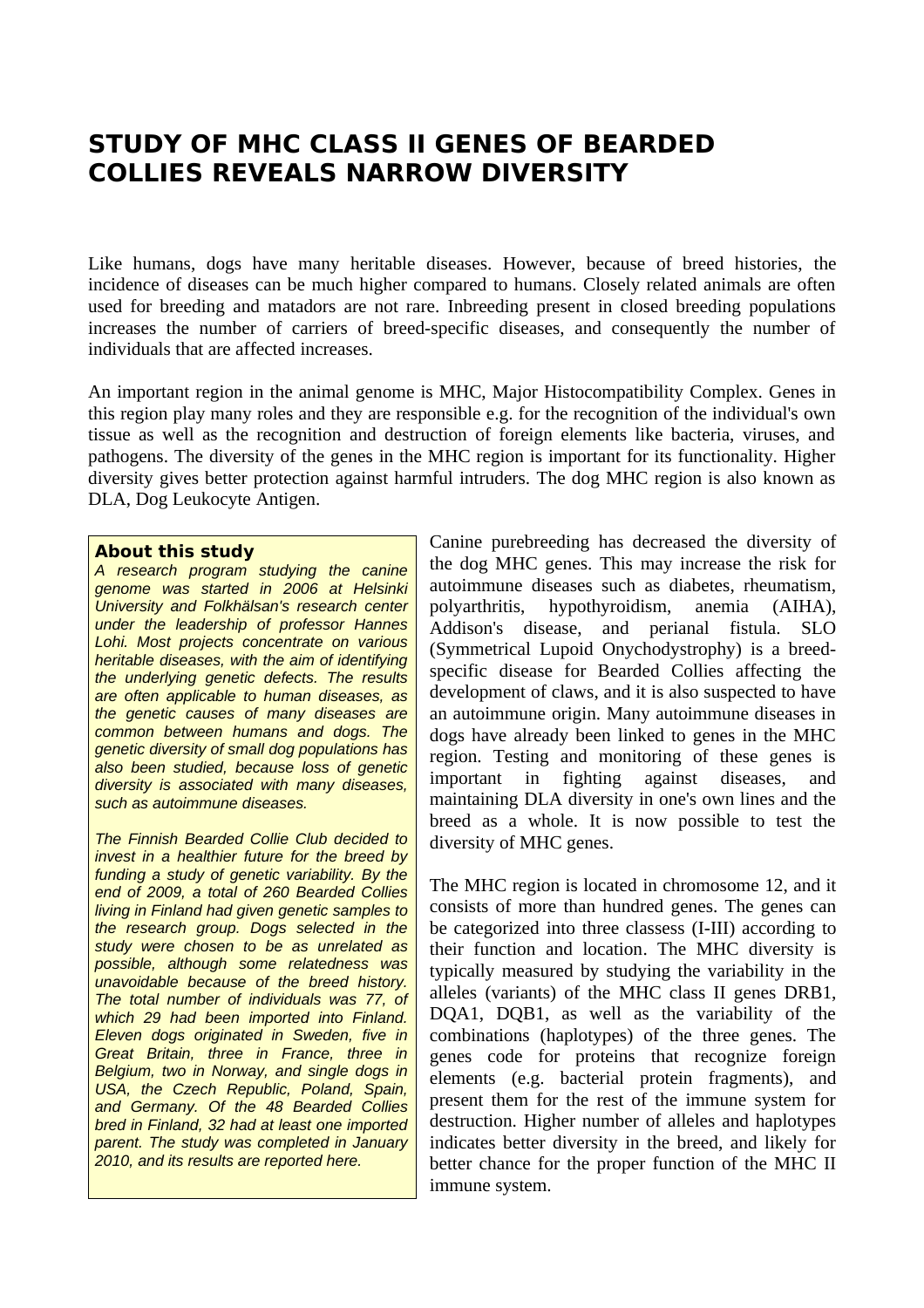By testing the MHC II diversity, the genetic information can be taken into an account in breeding plans by mating a bitch to a dog that has a different MHC structure. This increases the number of possible combinations in the litter and increasing the genetic diversity of the breeding line and possibly the whole breed if systematically followed. Some studies indicate that a dog who become homozygous for a particular MHC II alleles or haplotypes or homozygous for the MHC II region in general is more susceptible to autoimmune diseases. However, it is important to remember that although some alleles or homozygosity in the MHC region may increase the disease risk, they usually do not alone explain the mechanisms of autoimmune diseases. Other genetic and environmental factors may be responsible in other parts of the genome.

## **DLA Diversity of Bearded Collies**

The DLA diversity of 77 Bearded Collies was studied by Genoscoper Ltd. The dogs were selected from different lines, mainly from the samples donated to the canine DNA bank maintained by the Canine Genomics Research Group in the University of Helsinki. The study cohort included also 16 known SLO cases in order that researchers were able to test if there is any correlation between SLO and the MHC II genes. For practical reasons, the tested population may not reflect a proper random pool of samples from the breed and some of the SLO dogs were closely related to the other dogs in the study. However, this cohort should give a reflection of the diversity present in the current Finnish Bearded Collie population.

The results of the study are presented in Table 1 and Figure 1. Four DRB1 alleles (i.e. four different variants of the same gene), three DQA1 alleles, and six DQB1 alleles were found. Since these genes are inherited as a single group different combination of three alleles can be formed as distinct haplotypes. Altogether seven different haplotypes were present in the tested samples. All the haplotypes have already been encountered in other breeds. The haplotypes are denoted as Parta1, Parta2, etc.

| Haplotype          | DRB1           | DGA1  | DQB1  | Frequency (%) |
|--------------------|----------------|-------|-------|---------------|
| Parta1             | 01801          | 00101 | 00201 | 44,8          |
| Parta <sub>2</sub> | 01801          | 00101 | 00802 | 35,7          |
| Parta3             | 00901          | 00101 | 00802 | 8,4           |
| Parta4             | 01501          | 00601 | 00301 | 5,2           |
| Parta <sub>5</sub> | 01501          | 00601 | 02301 | 2,6           |
| Parta <sub>6</sub> | 00201          | 00901 | 00101 | 2,6           |
| Parta7             | 00501          | 00601 | 02201 | 0,6           |
| Different alleles  | $\overline{4}$ | 3     | 6     |               |

**Table 1.** Summary of the DLA diversity of 77 Bearded Collies in January 2010. Two most common haplotypes are found in over 80% of dogs.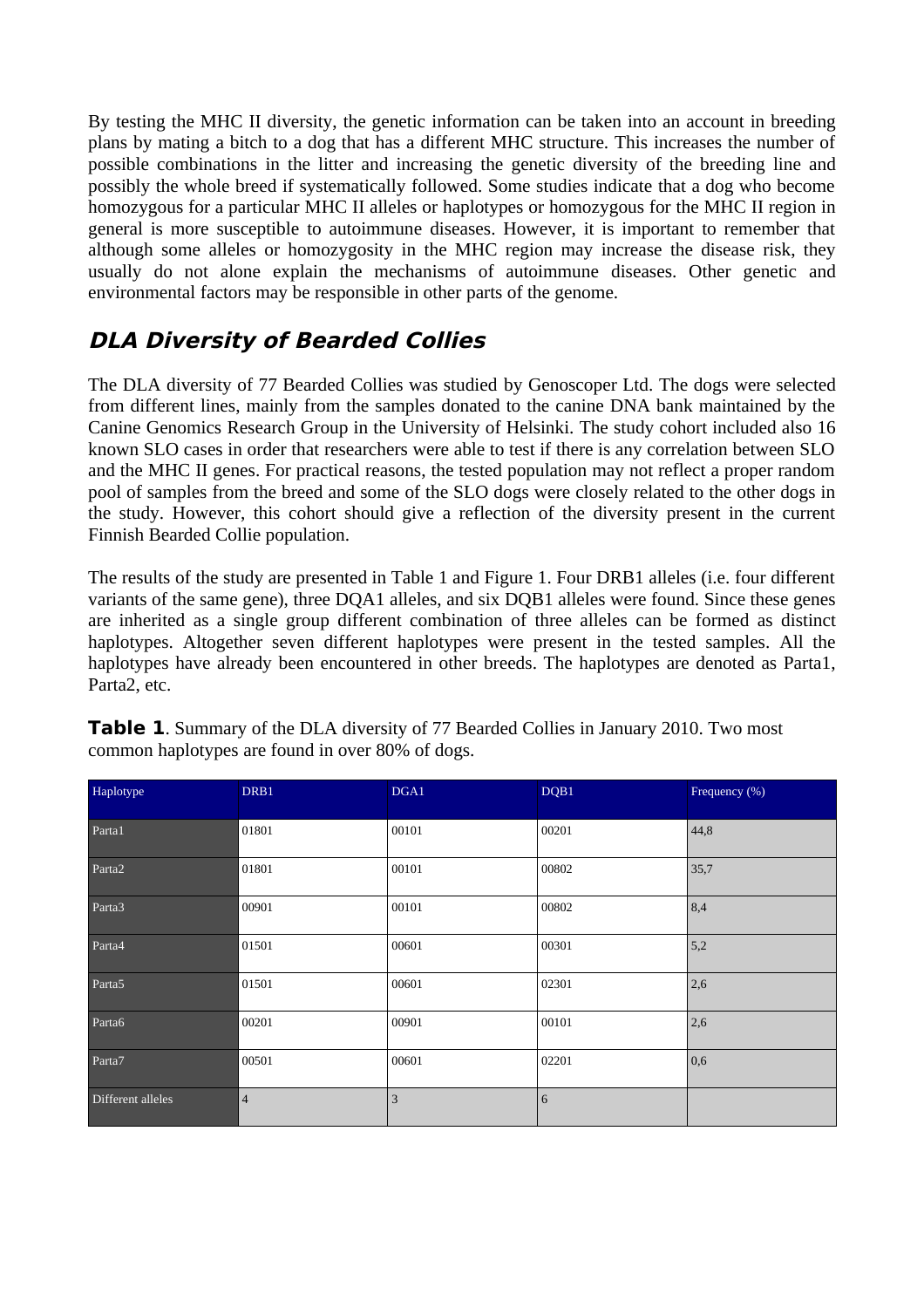One of the goals of the DLA study was to find out how many dogs are homozygous for each haplotype (the dog has inherited identical haplotypes from both parents). Most Bearded Collies are heterozygous, that is, they have different haplotypes in the two corresponding chromosomes. However, 30 individuals (39%) were homozygous, so about one third of the dogs carry identical haplotypes in their chromosomes. The distribution of haplotypes among homozygous dogs is as follows: Parta1 60%, Parta2 36,7%, and Parta3 3,3%. Homozygosity is thus present in the three most common haplotypes as expected.

In earlier studies homozygosity has been found to increase the risk of autoimmune diseases. The sixteen SLO dogs in the study had only the two most common haplotypes Parta1 and Parta2. Moreover, eleven out of sixteen SLO dogs were homozygous for either haplotypes. Of the 30 homozygous individuals in the study, 11 had SLO. On the other hand, only 24,7% (19/77) of dogs without SLO were homozygous. Therefore it preliminarily looks like homozygosity in the MCH II locus increases the risk for SLO in Bearded Collies. SLO is a subject of further study and will be

**Figure 1**: Relative frequencies of haplotypes in the study



reported separately in more detail.

Each breed has a breed typical DLA profile reflecting the origin of the breed, development and breeding practices. Most breeds have 3-5 dominant haplotypes, so in this respect the Bearded Collie is fairly typical. For comparison, Table 2 lists the number of alleles and haplotypes found in some other breeds that we have studied. The Bearded Collie is at about the average or below it. When comparing breeds, it is important to look at the frequency and distribution of the haplotypes in the population. The fact that  $~80\%$ of the Bearded Collies (in Finland) carry the two most common haplotypes indicates very narrow gene pool and that should be carefully addressed by the breed club in their future breeding plans.

It should also be noted that the MHC region is not a neutral locus and there may be selective pressures connected with the diversity and vitality. The MHC genes play an important role in immune response, and all combinations may not be necessarily beneficial. This may explain the absence or rareness of some haplotypes in the breed. However, this study could not address this question enough for conclusions. Besides the MHC locus, it is recommended to check and measure the variability in other parts of the genome by other neutral markers available (microsatellites) and compare those results for the MHC II diversity. This could be a future experiment for consideration.